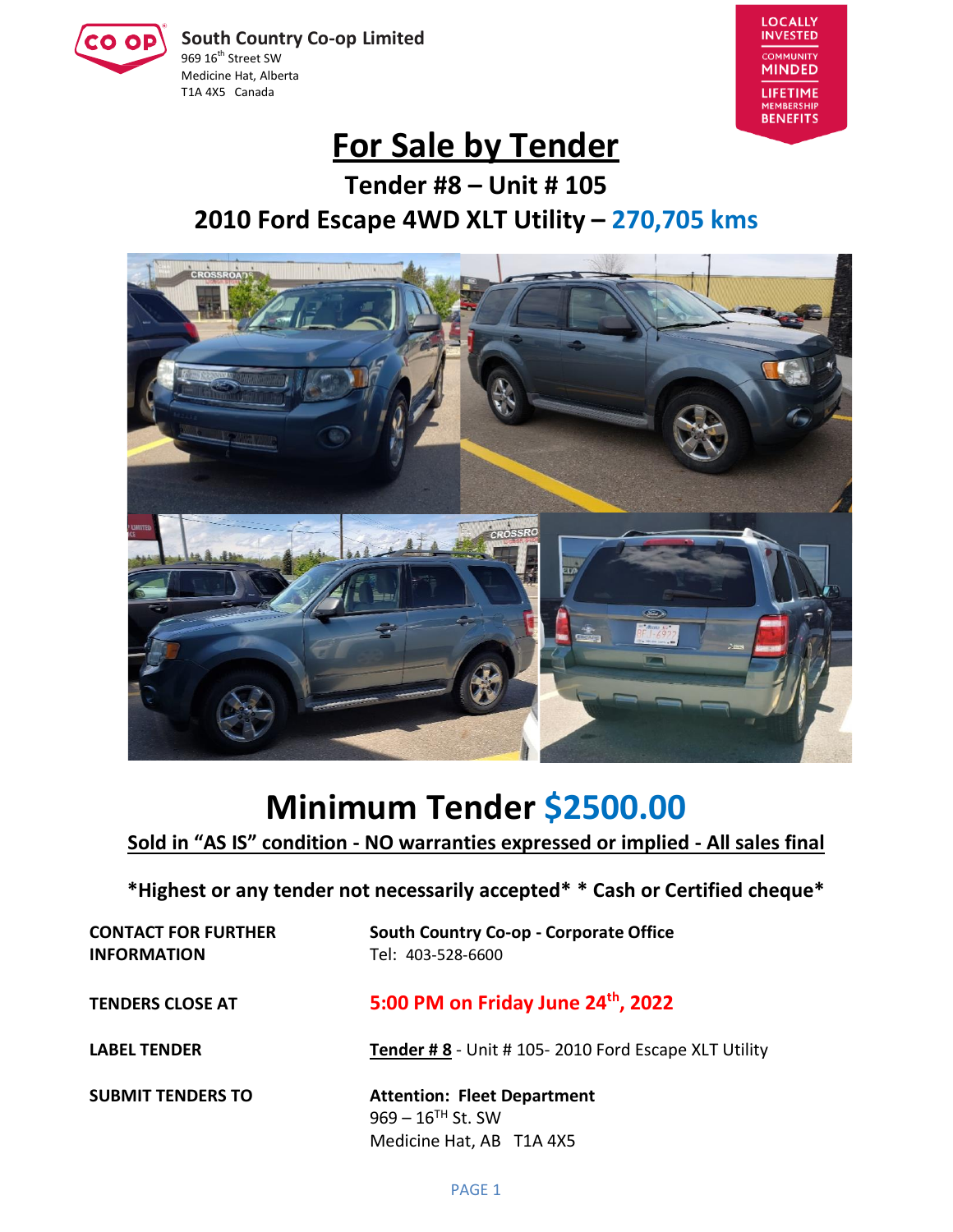



#### **Or Electronically** [Tenders@sccoop.ca](mailto:Tenders@sccoop.ca) **Vehicle Specifications:**

### **2010 Ford Escape 4WD 4 DR XLT**

#### **Mechanical & Powertrain**

4-wheel drive Battery saver feature Electric pwr assisted steering (EPAS) Front disc/rear drum brakes Wheel nut wrench & jack

#### **Safety**

4-wheel anti-lock brakes AdvanceTrac w/roll stability control (RSC) Dual stage driver & front passenger airbags -inc: front passenger occupancy sensor Side airbags Safety Canopy Personal Safety System All-position 3-point seat belts MyKey system -inc: top speed limiter, audio volume limiter, early low fuel warning, programmable sound chimes, Beltmider w/audio mute Rear outboard LATCH child seat anchors & tethers Child safety rear door locks Tire pressure monitoring system (TPMS)

#### **Interior**

2nd row 60/40 split bench seat -inc: tip-fold-flat latch All-position head restraints Black center stack Floor console -inc: storage bin, removable interior bin, (4) cup holders, Instrument cluster -inc: message center w/compass, outside temp display Ice blue illuminated gauge cluster Pwr windows w/1-touch driver down SecuriLock passive anti-theft system (PATS) Manual air conditioning Rear window defroster Pwr points -inc: (1) 1st row, (1) 2nd row Driver & front passenger side map pockets Electrochromic rearview mirror w/microphone Overhead console Sunvisors w/dual illuminated mirrors Lighting -inc: center dome lamp, map lights, rear cargo area light Illuminated entry Chrome shift knob 2nd row coat hook

#### **Exterior**

Spare tire, mini space saver Body color front/rear fascias Chrome grille w/lower body color Autolamp headlamps Fog lamps Black pwr exterior mirrors -inc: integrated blind spot mirror \*Late Availability\* Privacy glass Variable intermittent windshield wipers Rear 2-speed wiper w/washer